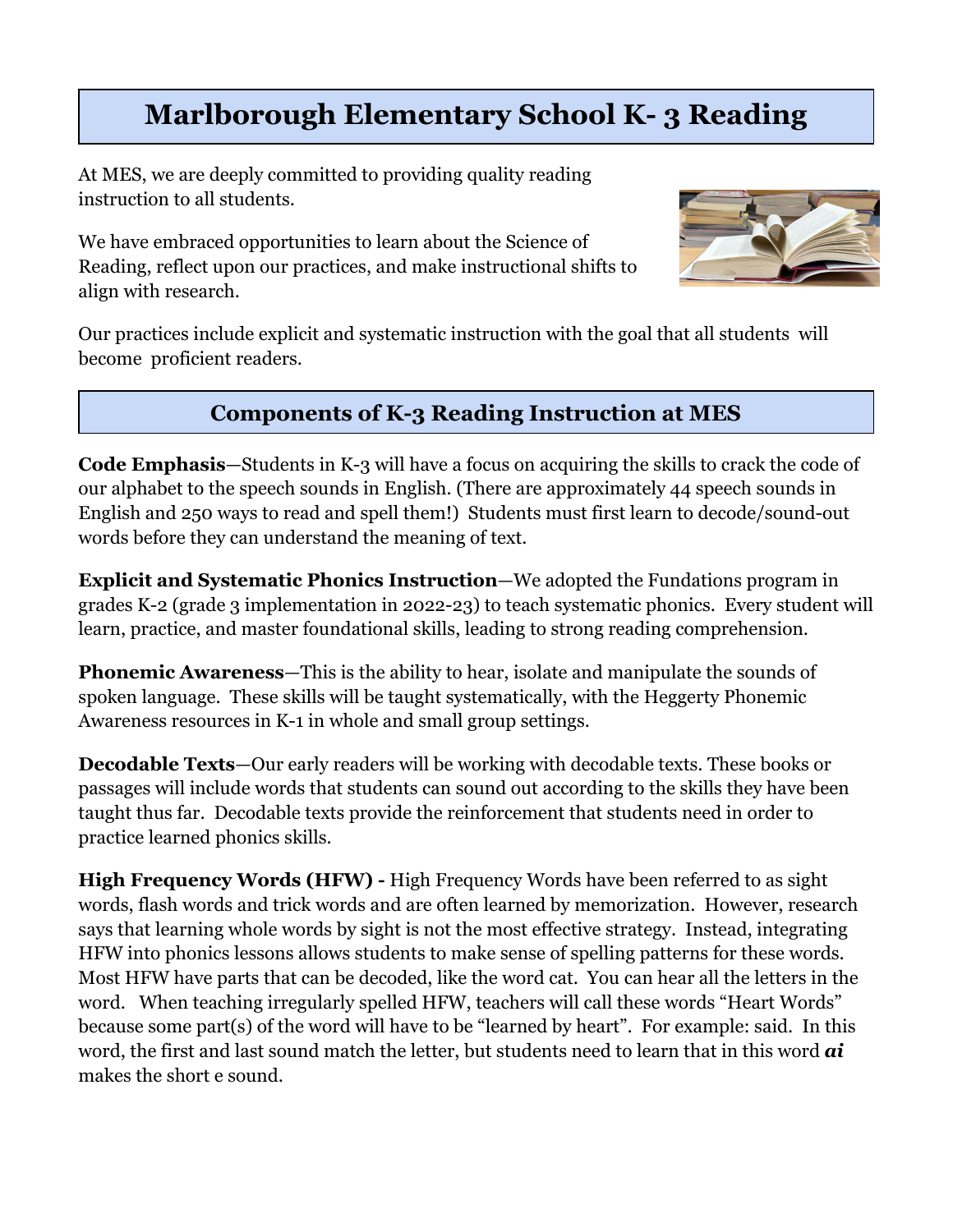**Knowledge and Vocabulary Building**—Research indicates that building knowledge and vocabulary contributes significantly to reading comprehension and should be taught beginning in the early grades. Students have many opportunities for this type of learning through reading authentic texts during Reading, Social Studies and Science. These texts are often read aloud, followed by rich classroom discussions, enabling students to develop more complex vocabularies.

**Comprehension**—Understanding and thinking critically about what we read is the ultimate goal of reading and occurs when students have both decoding/word recognition skills and language comprehension skills.

| <b>Reading Components</b>                                                                           |                                                                                                                                                                                                                                                             | <b>Approximate Minutes Per Day By Grade</b> |                               |           |                               |  |
|-----------------------------------------------------------------------------------------------------|-------------------------------------------------------------------------------------------------------------------------------------------------------------------------------------------------------------------------------------------------------------|---------------------------------------------|-------------------------------|-----------|-------------------------------|--|
| <b>Name</b>                                                                                         | <b>Definition</b>                                                                                                                                                                                                                                           | Kindergarten                                | Grade 1                       | Grade 2   | Grade 3                       |  |
| Phonemic<br><b>Awareness</b>                                                                        | Short, explicit instruction<br>in phonological<br>awareness skills using<br>Heggerty                                                                                                                                                                        | 15<br>Beginning in<br>2022-23               | 15<br>Beginning<br>in 2022-23 | As needed | As needed                     |  |
| <b>Phonics</b>                                                                                      | Systematic and explicit<br>instruction on the<br>relationship between<br>phonemes and<br>graphemes using<br>Fundations.<br>Handwriting will be<br>addressed with this time.                                                                                 | 30                                          | 30                            | 30        | 30<br>Beginning in<br>2022-23 |  |
| <b>Differentiated</b><br><b>Small Group/</b><br><b>Structured</b><br>Literacy<br><b>Instruction</b> | Explicit instruction in<br>phonemic awareness,<br>phonics, fluency,<br>vocabulary and<br>comprehension.<br>Including:<br>-oral language practice<br>-orthographic mapping<br>-reading decodable and<br>authentic texts<br>-conventional writing<br>practice | 30                                          | 30                            | 40        | 45                            |  |

## **MES Reading Model K-3**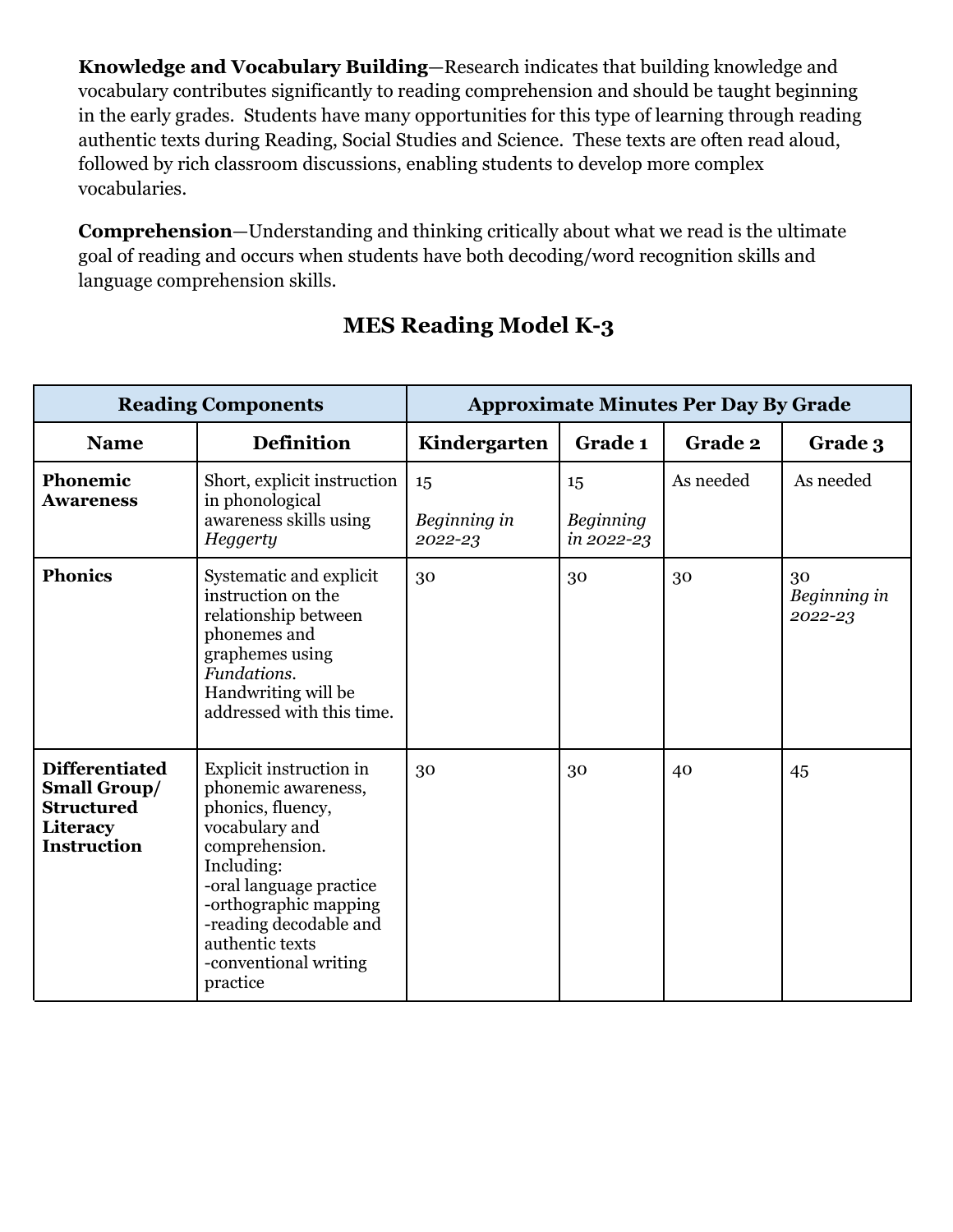| <b>Read Aloud</b> | Picture and chapter<br>books 2-3 levels above<br>grade level will be shared<br>with students.<br>Fluent reading (smooth)<br>reading and prosody) will<br>be modeled. | 15 | 15 | 15 | 15 |
|-------------------|----------------------------------------------------------------------------------------------------------------------------------------------------------------------|----|----|----|----|
|                   | Students will develop<br>their listening<br>comprehension skills,<br>build their vocabularies,<br>and gain knowledge<br>through classroom<br>discussions.            |    |    |    |    |

## **How You Can Help At Home**

- ❖ Your child may be bringing home different types of books. These include:
	- $\geq$  Decodable texts: short passages or books that include words that students can sound out and practice on learned phonics skills.
	- $\triangleright$  Familiar texts: short poems, passages and books that students may be able to read by themselves, but also might need a little help. This is a great type of book to read together.
	- $\triangleright$  Student choice books: just for fun books are so important as we want students to be exposed to a variety of genres and to enjoy reading. These books may be too hard, too easy or just right. This is a great type of book to read just for fun! Students can look at the pictures to tell the story or enjoy reading this book to you (or you to your child).

### **Decoding:**

When your child is reading and gets stuck on a tricky word, use the following prompts:

- ❖ Look through the whole word, left to right
- ❖ Use a finger to segment the words into sounds or syllables
- ❖ Sound it out/tap it out, then blend it
- ❖ Reread to make sure it makes sense
- ❖ If it is a word that your child cannot sound out, you can tell them the word